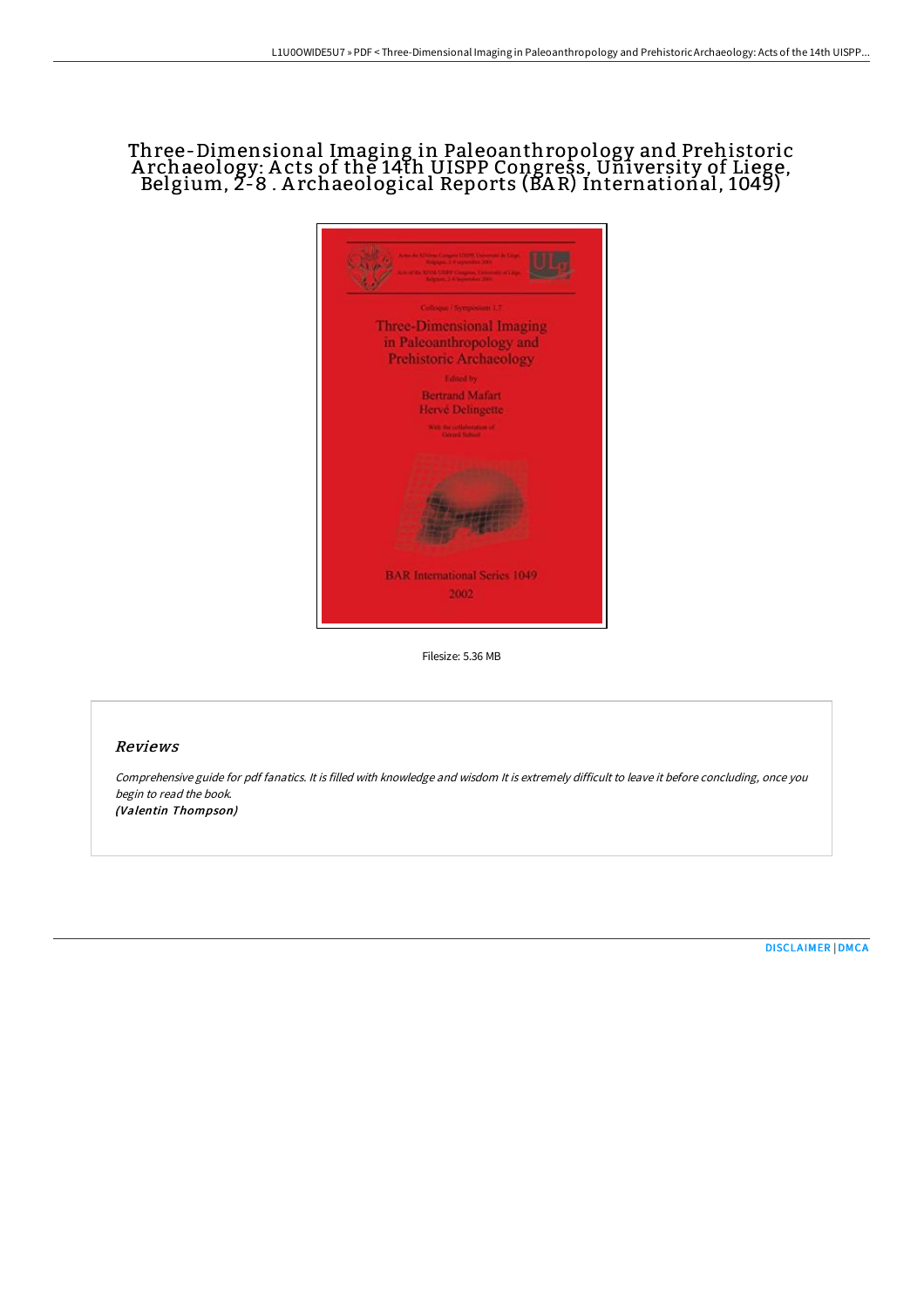## THREE-DIMENSIONAL IMAGING IN PALEOANTHROPOLOGY AND PREHISTORIC ARCHAEOLOGY: ACTS OF THE 14TH UISPP CONGRESS, UNIVERSITY OF LIEGE, BELGIUM, 2-8 . ARCHAEOLOGICAL REPORTS (BAR) INTERNATIONAL, 1049)



Oxford, England : Archaeopress, Publishers of British Archaeological Reports, 2002. Soft cover. Condition: New. II, 108 p. : il. ; 30 cm. CONTENTS:3D Imaging in Paleoanthropology and Prehistoric Archeology: A New Tool for Old Sciences 1 or an Emerging Science? by Bertrand MAFART; Applications and Pitfalls of CT-Based 3-D Imaging of Hominid Fossil by Franz ZONNEVELD; 3D Imaging and Measurement in Studies of Cranial Pneumatization by Todd C. RAE & Thomas KOPPE; The "Virtual" Endocast of Saccopastore 1. General Morphology and Preliminary Comparisons by Geometric Morphometrics by Emiliano BRUNER, Giorgio MANZI & Pietro PASSARELLO; Models of Shape Variation Between and Within Species and the Neanderthal Taxonomic Position: A 3D Geometric Morphometrics Approach Based on Temporal Bone Morphology by Katerina HARVATI; The Use of 3D Laser Scanning Techniques for the Morphometric Analysis of Human Facial Shape Variation by Martin FRIESS, Leslie F. MARCUS-, David P. REDDY & Eric DELSON; 3D Image Processing for the Study of the Evolution of the Shape of the Human Skull: Presentation of the Tools and Preliminary Results by Gerard SUBSOL, Bertrand MAFART, Alain SILVESTRE, Marie-Antoinette DE LUMLEY; Virtual Paleoanthropology: The 4th Dimension by Christoph P. E. ZOLLIKOFER & Marcia S. PONCE DE LEON; 3-D Imaging and Traditional Morphometric Analysis of the Adolescent Neandertal from Le Moustier by Jennifer L. THOMPSON, Andrew J. NELSON, Bernhard ILLERHAUS; Virtual Anthropology - The Hope for More Transparency in Paleoanthropology by Gerhard W. WEBER; Comparison of a Three-Dimensional and a Computerized-Assisted Method for Cranio-Facial Reconstruction: Application To Tautavel Man by Guillaume ODIN, Gerald QUATREHOMME, Gerard SUBSOL, Herve DELINGETTE, Bertrand MAFART, Marie-Antoinette de LUMLEY; Hominid Tooth Pattern Database (Hotpad) Derived from Optical 3D Topometry by Ottmar KULLMER, Mathias HUCK, Kerstin ENGEL, Friedemann SCHRENK, Timothy BROMAGE; Simulation and 3D-Laser-Scanning of Dental Abrasion by Irene Luise GUGEL & Karl-Heinz KUNZELMANN; Bridging the Gap Between...

Read Three-Dimensional Imaging in [Paleoanthropology](http://techno-pub.tech/three-dimensional-imaging-in-paleoanthropology-a.html) and Prehistoric Archaeology: Acts of the 14th UISPP Congress, University of Liege, Belgium, 2-8 . Archaeological Reports (BAR) International, 1049) Online Download PDF Three-Dimensional Imaging in [Paleoanthropology](http://techno-pub.tech/three-dimensional-imaging-in-paleoanthropology-a.html) and Prehistoric Ar chaeology: Acts of the 14th UISPP Congress, University of Liege, Belgium, 2-8. Archaeological Reports (BAR) International, 1049)